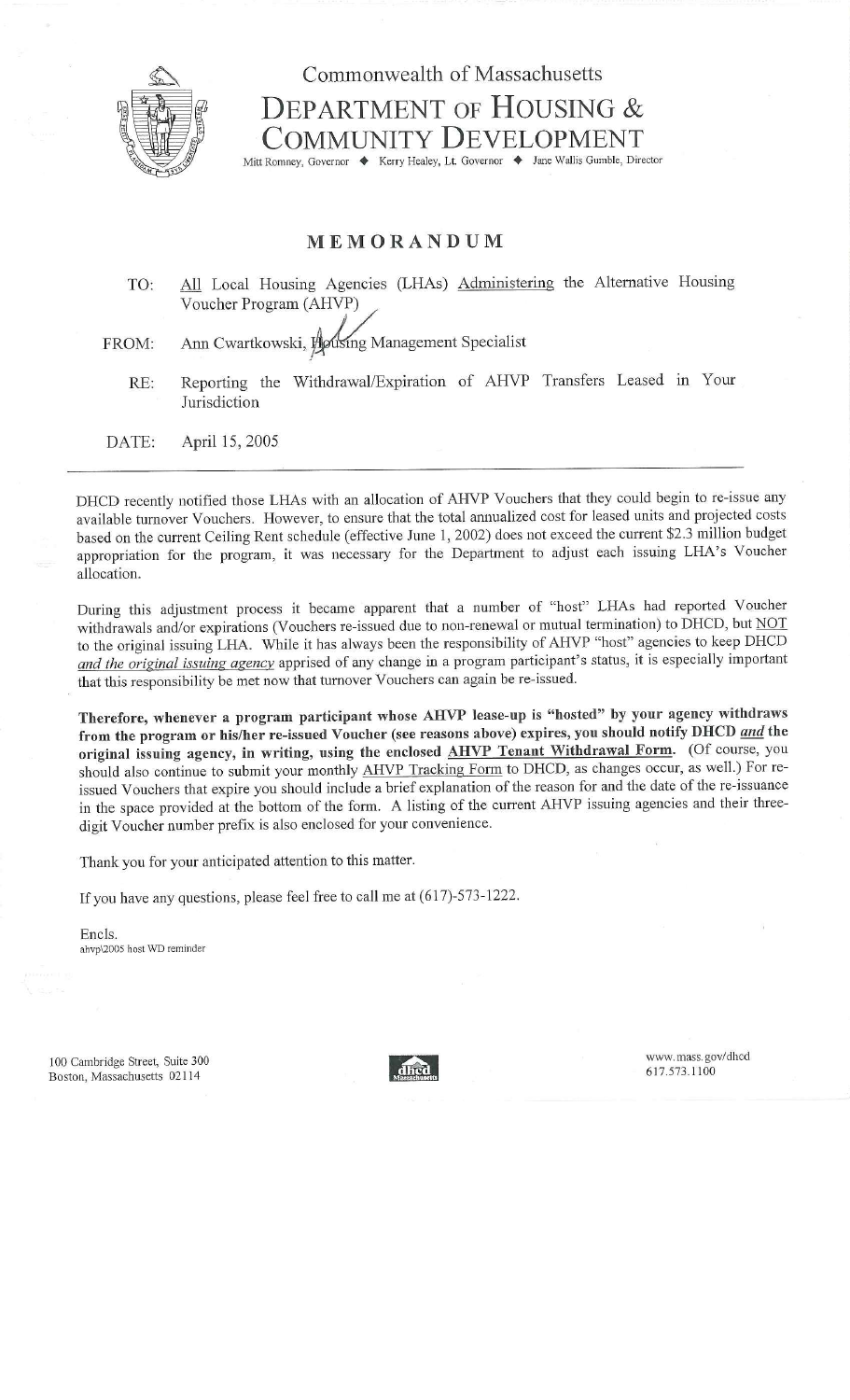## **AHVP Tenant Withdrawal Form**

- Due Date: Any time an AHVP Tenant withdraws/terminates from the AHVP Program
- Send **to:** Ann Cwartkowski, Office of Rental Assistance Department of Housing and Community Development 100 Cambridge Street, Suite 300, Boston, MA 02114

| LHA:                 |               |
|----------------------|---------------|
| <b>Tenant Name:</b>  |               |
| Voucher #:           | Bedroom Size: |
| Date of Termination: |               |

*Please check whether the withdrawal is voluntary, involuntary, or due to an expired voucher. Then please briefly explain the reason in the space below.*

| <b>Voluntary Withdrawal:</b>                  |                                               |
|-----------------------------------------------|-----------------------------------------------|
| Involuntary<br><b>Withdrawal/Termination:</b> |                                               |
| <b>Expired Voucher:</b>                       |                                               |
|                                               | Reason for Withdrawal/Termination/Expiration: |
|                                               |                                               |
|                                               |                                               |
|                                               |                                               |
|                                               |                                               |

s:\wp\ahvp\AHVPTerm.doc